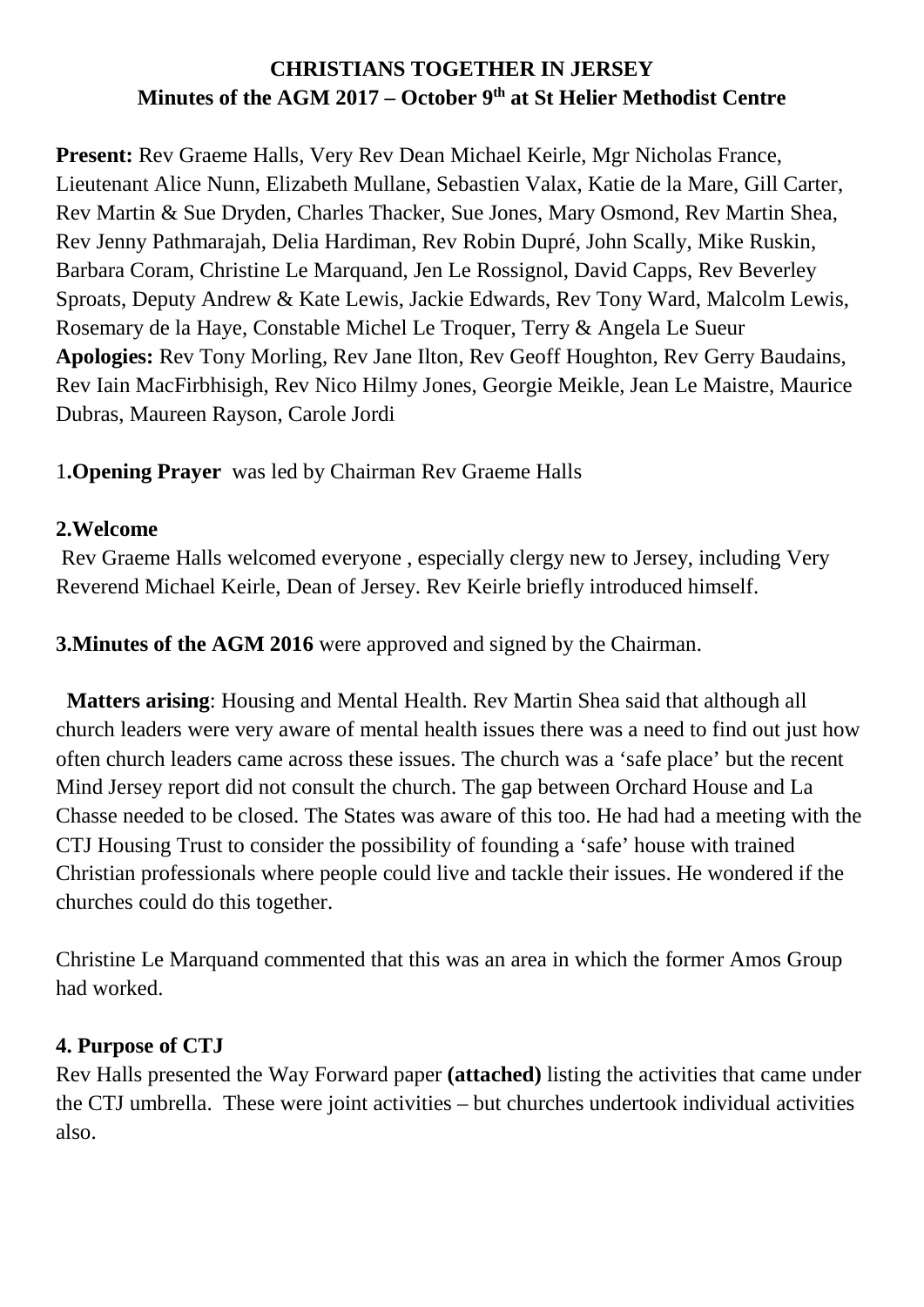**5.Appointment of Officers** - the following were re-appointed for a further year

| Chairman                  | <b>Rev Graeme Halls</b>                             |
|---------------------------|-----------------------------------------------------|
| <b>Treasurer</b>          | Mike Ruskin                                         |
| <b>Ecumenical Officer</b> | <b>Rev Martin Dryden</b>                            |
| Secretary                 | Angela Le Sueur                                     |
|                           | Jackie Edwards thanked the officers for their work. |

#### **Need for Deputy Chairman**

As this was Rev Halls' final year as Chairman, a Deputy Chairman was needed to take over from him in 2018. Although the chairman was usually a church minister a lay person could be appointed.

**Mgr Nicholas France suggested that nominations for Deputy Chair should be emailed to Rev Halls.** 

### **6. CTJ Treasurer's Report was given by Mike Ruskin**

| <b>Opening Cash in hand</b> on Jan $1st 2017$ |                | £954 |
|-----------------------------------------------|----------------|------|
| Income from subscriptions                     | £1250          |      |
| Cost of two editions of LINK                  | £1461)         |      |
| Subs to AJC £15 & CTE £175)                   | $(\pounds190)$ |      |
| <b>Cash in hand</b> on $9/10/17$              | £553           |      |

### **7. Christian Aid**

Mrs Jen Le Rossignol gave the report. Since spring she had been employed for 7 hours per week by Christian Aid. She commented that she 'was trying to fill Ed Le Quesne's big shoes,'

A Christian Aid Jersey Facebook page had been set up to encourage churches to share their events and get in touch to access resources.

Jersey was now part of the British Islands Island-to-Island appeal, partnering the Philippines to pray, fund and support them after the 2013 hurricane. Arrangements were in place to ensure that money was channelled in the right direction and went only to the Island-to-Island appeal.

### **Christian Aid Financial report** - **Mike Ruskin**

| <b>Cash in hand</b> on Jan $1^{st}$ 2017 £584 |
|-----------------------------------------------|
| £1545                                         |
| £6655 (2016 - £7285)                          |
| £1383 (2016 - £3503)                          |
| £8200                                         |
| £1967                                         |
|                                               |

Mike commented that income had decreased – fewer Lent lunches and fewer house-to-house collections in Christian Aid week.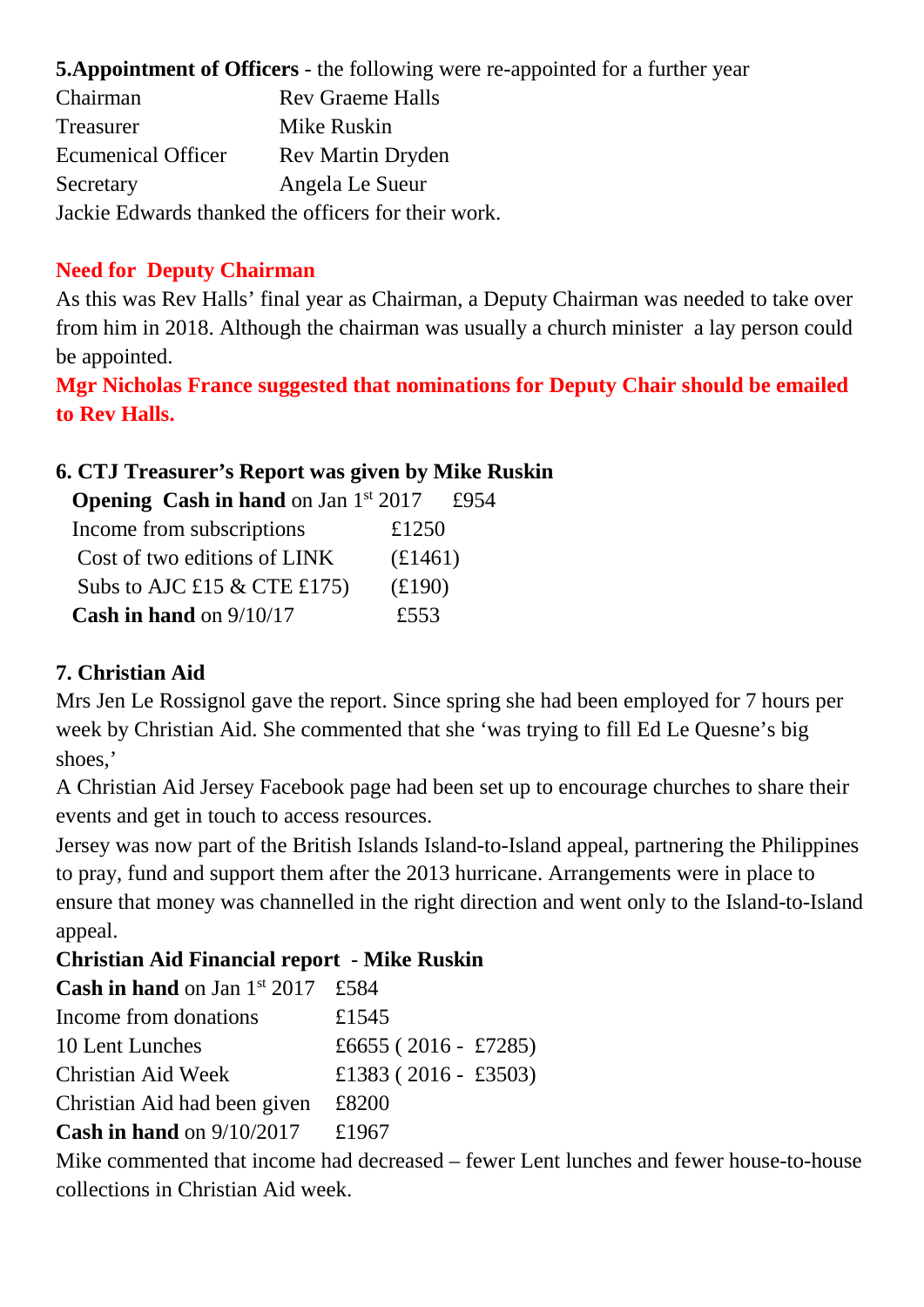## **8. Jersey Link**

Rev Martin Dryden said that LINK was 'CTJ's shop window'. He enjoyed working on the committee and was pleased that a Methodist member was now to join. A highlight had been interviewing the new Dean. The next edition would be published at Candlemas.

### **9. Other Reports**

## **a) CTJ Housing Trust**

Advocate Charles Thacker, Chairman of the Trust, said that the main focus at present was the development of the Minden Street building purchased in 2015. After a setback, planning permission had been granted to develop 31 units of affordable accommodation on this site near the centre of town for those disadvantaged in housing. Demolition of the existing building would be finished in November and the project would be completed in 2019. It was intended to name the building 'Ed Le Quesne House'.

All tenants had to come from the Gateway which had different levels of need.

 Rev Martin Shea commented that he knew people with mental health issues who were not the highest priority on the Gateway.

Rev Halls asked if the rents would be affordable – Adv. Thacker said they were affordable for those unable to afford private housing.

Rev Halls thanked Adv. Thacker for his work which Adv. Thacker said was very interesting – but demanding at present.

# **b) Caritas Jersey – John Scally**

### **Living Wage project**

John invited people to take copies of the brochure explaining this work. He said that the project was frustrating because companies which had indicated willingness to sign up had not realised that cleaners and gardeners who maintained their work places must also be paid at this level too, - £9.75 an hour. Usually such work was outsourced to gardening and cleaning contractors who had to agree to this minimum before the whole company could sign up.

Deputy Andrew Lewis commented that more pressure was needed to be put on the States to introduce this level of pay to all workers so that they could have a decent quality of life which the current Minimum Wage did not allow.

# **Prisoners' Families Support Scheme – John Scally**

This scheme had been launched on May  $1<sup>st</sup>$  with the help of one part-time worker funded by The One Foundation. Referrals were received from the Probation Service and Children's Services. Children of prisoners were sometimes bullied in school. John commented on one mother who had originally 'jumped in fright and could not look at me' who now, some months later, was employed and had grown in confidence.

Mgr Nicholas said than whilst he was visiting La Moye a prisoner had thanked him for the scheme.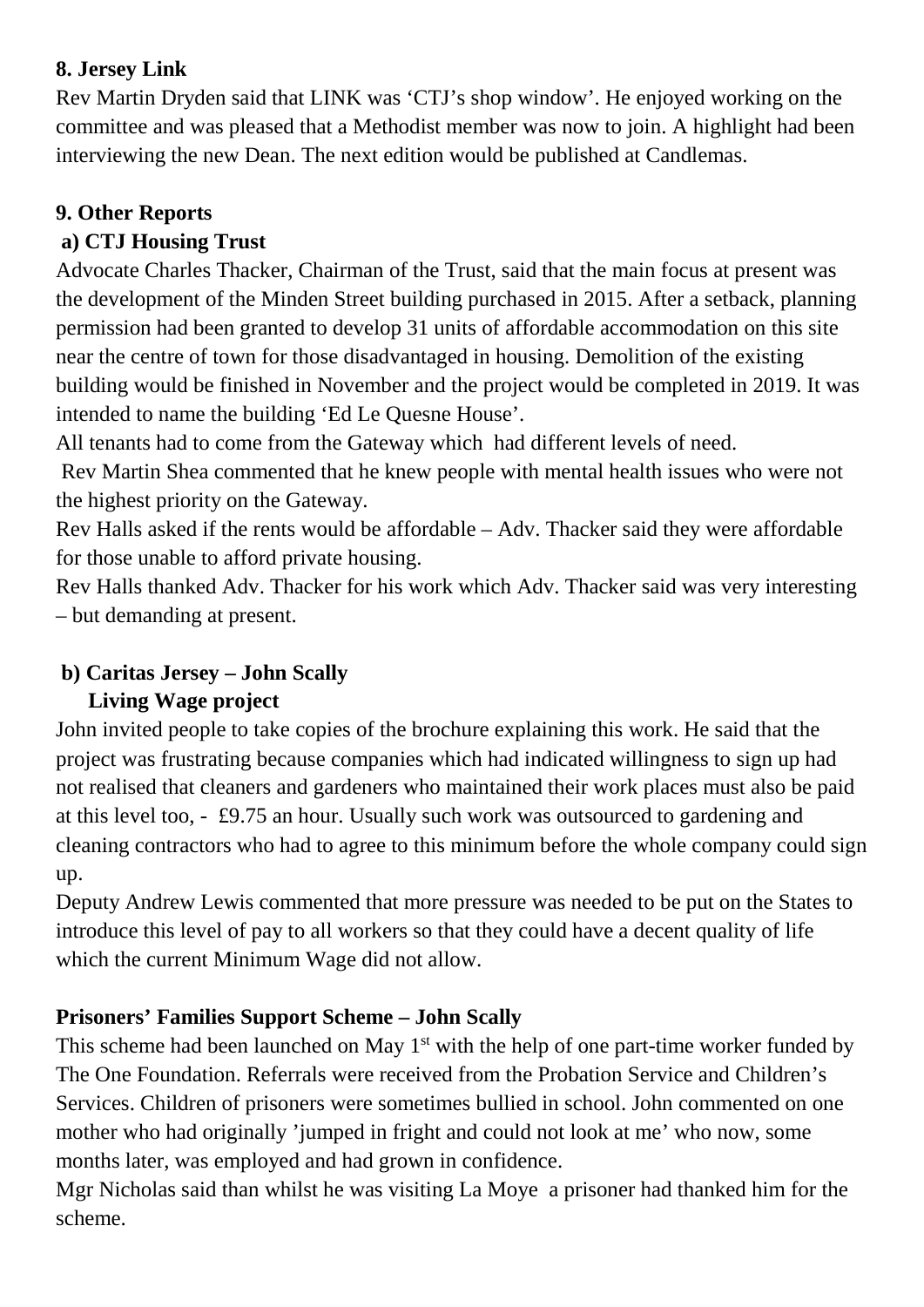#### **Candles for Venezuela**

This project , in partnership with Caritas Venezuela, was not only aimed at helping people of Venezuela in the desperate circumstances they were experiencing, but also to encourage local Portuguese people to engage in social action for themselves. About half a million Madeirans lived in Venezuela and almost every Madeiran living in Jersey had relatives there or had been born there. So far £4,500 had been raised by selling these candles.

#### **c) Christians against Poverty – CAP- Malcolm Lewis.**

Malcolm said that he had become involved when Rev Martin Shea hosted a delegation of CAP in Jersey.

Founded in 1996 by a severely indebted man, CAP aimed to meet people at their point of need. At the end of 2016 CAP Jersey Ltd was set up through the initiative of Rev Shea and Rev Tony Morling. Every church could become a member.

The aim of CAP was to help people get out of debt and manage their budgets.. Two days previously Jo Spybe had run a training day for debt counsellors which was attended by 29 people from 12 different churches.

Malcolm asked those present to channel ideas as to how to contact those not coping financially. CAP's desire was to complement other organisations, not compete. There was a connection with the Community Bank.

### **d) Cinnamon Trust – Malcolm Lewis.**

The Cinnamon Trust had been founded in England by Matt Bird who had recently visited Jersey. A Jersey Advisory Council had been set up. Jean Le Maistre, currently out of the Island, was the prime contact.

The aim of Cinnamon was to look at the good things the churches were doing in the community to see where gaps and overlaps were. CAP was an organisation endorsed by Cinnamon.

 Matt Bird had met Chief Minister Ian Gorst who was interested. The Chief of Police also supported the idea.

The first stage was to carry out a Cinnamon audit to record all church-based work in Jersey, work out the benefits to the community and what it was worth financially. The audit would cost £3,600.

Timetable: preparation until Christmas; questionnaire for the audit in January; full report from Cinnamon; then consultation about the way forward.

Rev Halls said he thought the audit was a good idea – the challenge would be what would happen next.